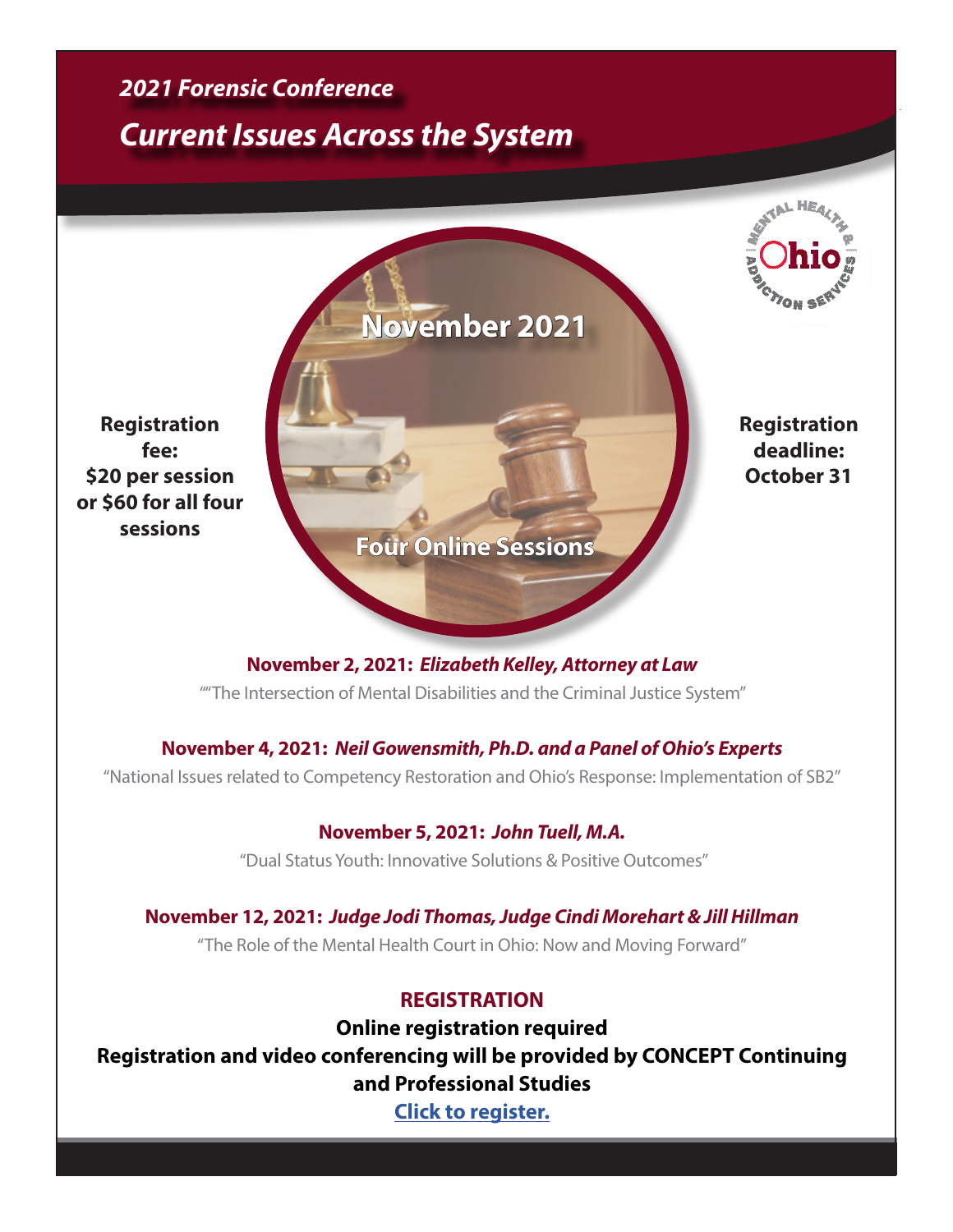## **PROGRAM DESCRIPTION**

OhioMHAS is pleased to announce that the 2021 Annual Forensic Conference will be held in November this year and we will again be presenting information through a virtual format. We have scheduled three twohour sessions and one five-hour session that will be held live. The sessions will not be recorded.

Application has been made for applicable CEUs, CLEs, MCEs, and CMEs. You will have the opportunity to ask questions of the speakers during or at the end of each presentation.

All conference materials and presentations will be provided to registered participants via email, and links will be provided as well. Applicable continuing education certificates will be sent electronically after verification of attendance.

## **REGISTRATION**

Registration Deadline: Registration will end two days prior to each of the scheduled events (at 6:00 PM EST) and October 31, 2021 (at 4:00 PM EST) for registration for the complete package. Early registration is recommended because there is a limit to the audience size. Conference sessions may be filled before this deadline.

The Registration Fee for **each session** is \$20. If you register for all four sessions at once, one session is free. The package price for all four sessions is \$60. There is a student rate of \$10 per session (\$40 for all 4 sessions). Students who need a scholarship should contact Michelle Huegel, **[MHuegel@FESC-OH.org](mailto:MHuegel%40FESC-OH.org?subject=)** for assistance.

## **CANCELLATION POLICY**

The conference sponsor will refund any registrations cancelled up to October 31 at 6:00 p.m. EST less \$5 to cover the costs of processing fees.

# **QUESTIONS?**

For questions about the conference programs please contact Robert Baker, PhD, **[Robert.Baker@mha.ohio.](mailto:Robert.Baker%40mha.ohio.gov?subject=) [gov](mailto:Robert.Baker%40mha.ohio.gov?subject=)** or Lisa Gordish, PsyD, **[Lisa.Gordish@mha.ohio.gov](mailto:Lisa.Gordish%40mha.ohio.gov?subject=)**. For questions about the registration process please contact Michelle Huegel, **[MHuegel@FESC-OH.org](mailto:MHuegel%40FESC-OH.org?subject=)**.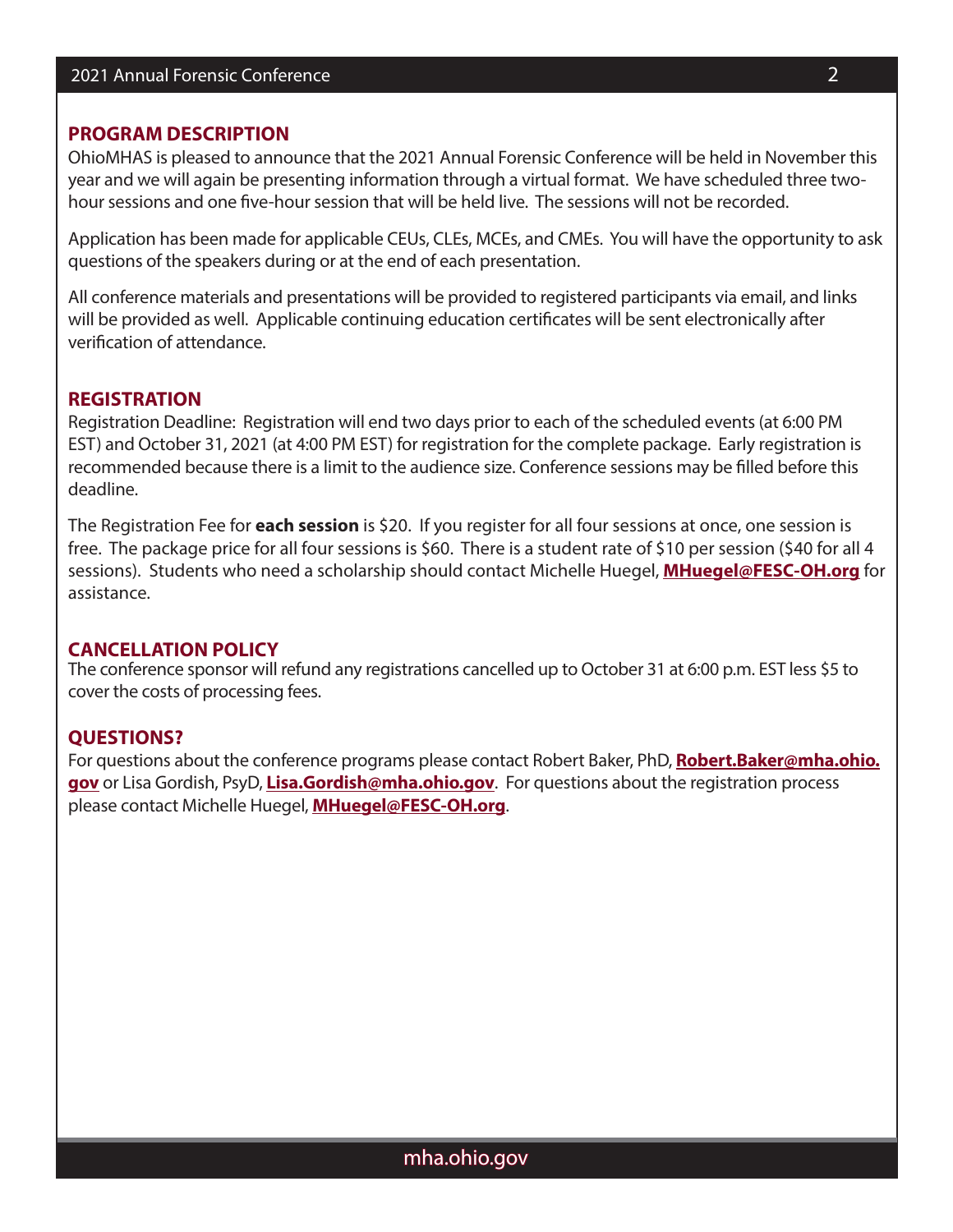#### **SESSION DETAILS**

# **Tuesday, November 2nd, 2021 from 10:00 a.m. to 12:00 p.m. (EST)**

Elizabeth Kelley will speak about "The Intersection of Mental Disabilities and the Criminal Justice System." She will describe her experience of representing individuals with disabilities, including Autism Spectrum Disorders, intellectual disabilities, and severe mental illness as well as her efforts to make the criminal justice system aware of the unique needs and situations for this population.

## **Thursday, November 4th, 2021 from 10:00 a.m. to 12:00 p.m. (EST) and 12:45 p.m. to 3:15 p.m.**

Dr. Neil Gowensmith and a panel of Ohio experts will present National Issues related to Competency Restoration and Ohio's Response: Implementation of SB2. Dr. Gowensmith will speak about the national trend towards increasing referrals for competency restoration which has placed heavy burdens on the state-operated psychiatric facilities resulting in waitlists for forensic services. He will also address the factors that may be driving this issue and how other states have responded. You will also learn about Ohio's passage of Senate Bill 2 and the impact this will have on Ohio's forensic mental health system. A Panel including Former Justice Evelyn Stratton, Christina Shaynak-Diaz, Dr. Robert Baker, Vicki Montesano, and Betsy Johnson will address the multi-system implications to SB 2 and how providers are responding.

#### **Friday, November 5th, 2021 from 10:00 a.m. to 12:00 p.m. (EST)**

John Tuell will present Dual Status Youth: Innovative Solutions & Positive Outcomes about juveniles who come into contact with both the child welfare and juvenile justice systems and occupy various statuses in terms of their relationship to the two systems. A growing body of research has consistently confirmed that, in comparison to juveniles without such cross-system involvement, dual status youth present a range of important challenges. The challenges and costs associated with dual status youth strongly suggest the need to devise and implement innovative ways to manage these difficult cases. The RFK National Resource Center has provided guidance for state and local jurisdictions, including six currently in Ohio, in their endeavor to improve the outcomes for dual status youth (DSY) and families and to enhance system performance. This session will dynamically highlight the approach, the practice, the innovative solutions, and positive results from this work. Mr. Tuell will provide a roadmap for other jurisdictions to achieve the same positive results.

### **Friday, November 12th from 9:00 a.m. to 11:00 a.m. (EST)**

Panelists from a Franklin County Municipal Court (Specialized Dockets) will present The Role of the Mental Health Court in Ohio, Now and Moving Forward. Panel Members are: The Honorable Cindi Morehart, The Honorable Jodi Thomas and Jill Hillman, Treatment Court Coordinator. This panel will focus on the treatment and rehabilitation efforts being made in Ohio's mental health courts. There are over 40 certified or courts in active pursuit of certification of mental health courts in Ohio. You can see a map of specialized dockets around the state on the **[Ohio Supreme Court's website](https://gcc02.safelinks.protection.outlook.com/?url=https%3A%2F%2Furldefense.proofpoint.com%2Fv2%2Furl%3Fu%3Dhttps-3A__analytics.das.ohio.gov_t_SCPUB_views_SD-2DMap_SpecializedDocketMap-3FiframeSizedToWindow-3Dtrue-26-3Aembed-3Dy-26-3AshowAppBanner-3Dfalse-26-3Adisplay-5Fcount-3Dno-26-3AshowVizHome-3Dno%26d%3DDwMF-g%26c%3D6KMr9aKcY5ZeTt8IYXTvlC5MSwtdlUYOCK3E7eNqHsk%26r%3D9t80u4XpN1B5eC_KqgCGH6UX9bSoZEPSrD2O8OtjMM8%26m%3DXd89oFdyEirUJrtSjk2m2ak7eHNE-lPKXoJrfZa12B8%26s%3DAD4TAZnAtnRpPbO1mzHQiUl0vWj5biXPcLwueO-ot00%26e%3D&data=04%7C01%7CRobert.Baker%40mha.ohio.gov%7Cc4e816fddb564896f3ad08d979f02471%7C50f8fcc494d84f0784eb36ed57c7c8a2%7C0%7C0%7C637674894589228430%7CUnknown%7CTWFpbGZsb3d8eyJWIjoiMC4wLjAwMDAiLCJQIjoiV2luMzIiLCJBTiI6Ik1haWwiLCJXVCI6Mn0%3D%7C1000&sdata=L1UcQvBkMG5Y1fkrLnhcz%2Bd8dneH%2Baq8GeDPWlilBjw%3D&reserved=0)** and learn more about the **[standards](https://gcc02.safelinks.protection.outlook.com/?url=https%3A%2F%2Furldefense.proofpoint.com%2Fv2%2Furl%3Fu%3Dhttp-3A__www.supremecourt.ohio.gov_JCS_specDockets_certification_default.asp%26d%3DDwMF-g%26c%3D6KMr9aKcY5ZeTt8IYXTvlC5MSwtdlUYOCK3E7eNqHsk%26r%3D9t80u4XpN1B5eC_KqgCGH6UX9bSoZEPSrD2O8OtjMM8%26m%3DXd89oFdyEirUJrtSjk2m2ak7eHNE-lPKXoJrfZa12B8%26s%3DMewSxzFbnY3HZujv6j9-5WpxJjbPTV4pevFtpsn8wRo%26e%3D&data=04%7C01%7CRobert.Baker%40mha.ohio.gov%7Cc4e816fddb564896f3ad08d979f02471%7C50f8fcc494d84f0784eb36ed57c7c8a2%7C0%7C0%7C637674894589228430%7CUnknown%7CTWFpbGZsb3d8eyJWIjoiMC4wLjAwMDAiLCJQIjoiV2luMzIiLCJBTiI6Ik1haWwiLCJXVCI6Mn0%3D%7C1000&sdata=B2NuDfJcR2LsMTfrZ%2BwAFYnDGQ5Q8oArd94DQLCJYoc%3D&reserved=0)** that these courts must meet. Moving from incarceration to a treatment-based setting under the guidance of one judge and a multi-disciplinary team frees up needed and expensive jail beds and lets a person progress towards a healthy re-entry to the community. Ohio has been recognized nationally for its leadership in establishing mental health courts and currently has about 244 specialty courts around the state.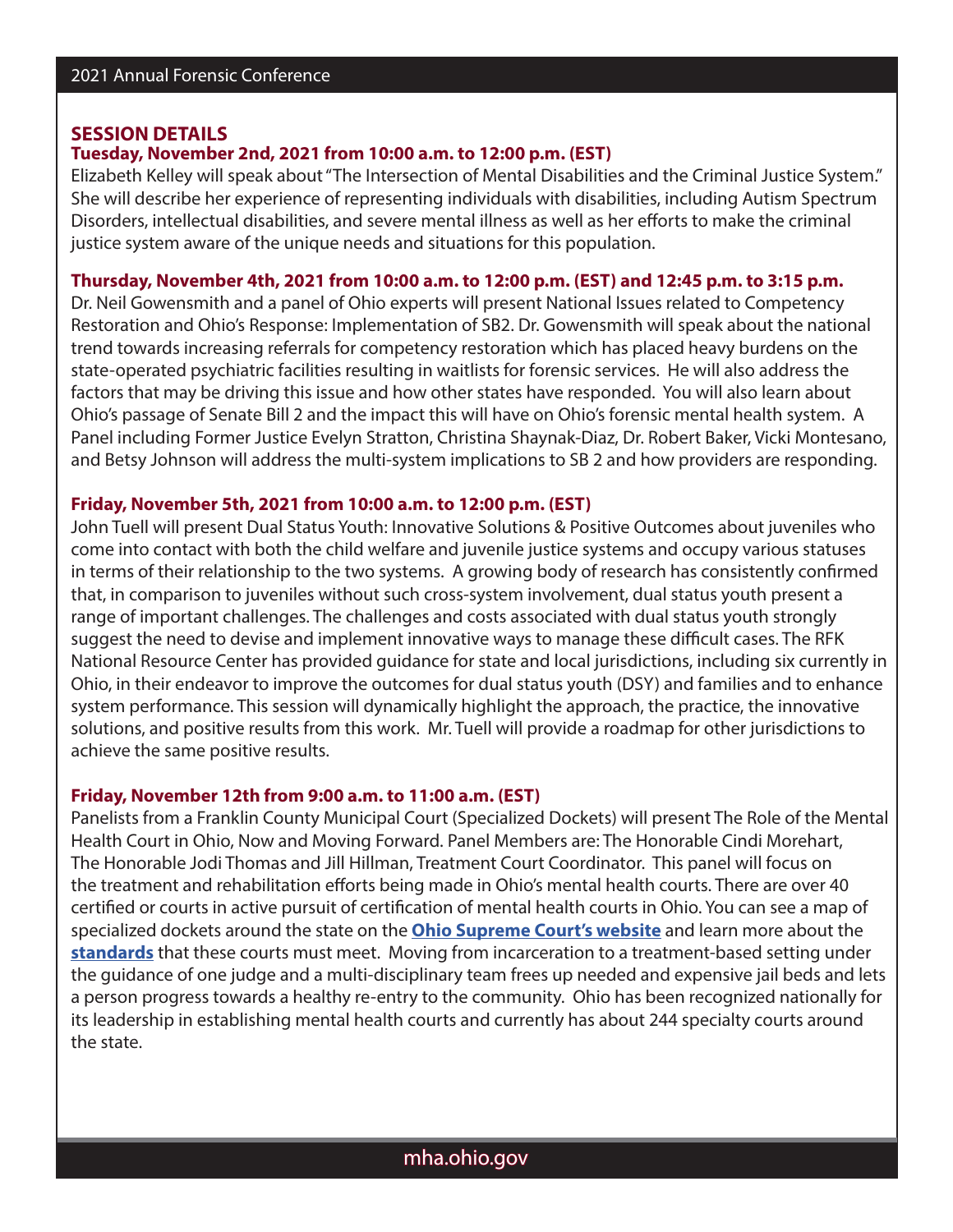# **Presenter Biographies**

**Elizabeth Kelley** is a criminal defense lawyer with a nationwide practice focused on representation and mitigation of people with mental disabilities. Elizabeth co-chairs the Criminal Justice Advisory Panel of The Arc's National Center on Criminal Justice and Disability. She is the editor of *Representing People with Mental Disabilities: A Practical Guide for Criminal Defense Lawyers* (2018), *Representing People with Autism Spectrum Disorders: A Practical Guide for Criminal Defense Lawyers* (2020), and *Representing People with Dementia: A Practical Guide for Criminal Defense Lawyers* (scheduled 2021) all published by the American Bar Association (ABA). She is active in the ABA, serving on the Council of the *Criminal Justice Section*, the Editorial Board of Criminal Justice Magazine, the Commission on Disability Rights, and the ABA President's Working Group on Building Trust in the American Justice System. She has regularly reviewed books for *The Federal Lawyer* since 2005.

**Neil Gowensmith, PhD** is a core faculty member at the University of Denver's Graduate School of Professional Psychology, teaching exclusively in the Forensic Psychology graduate program. In 2014, he created and became the director of the department's forensic mental health institute, Denver FIRST (The University of Denver's Forensic Institute for Research, Service, and Training). Denver FIRST now operates a postdoctoral fellowship, an outpatient competency restoration program, and a robust forensic evaluation service. Dr. Gowensmith has worked in prisons, jails, courts, community mental health centers, and mental health hospitals throughout his career. From 2006-2012 he served as the Chief of Forensic Services for the State of Hawaii, helping lead Hawaii out of federal oversight and implementing several innovative and evidence-based community forensic policies and programs. He continues to serve as a national expert in forensic mental health, with consultation, research, and practice focusing specifically on outpatient competency restoration, standards for forensic evaluators, conditional release of insanity acquittees, and public forensic mental health systems. He is one of two Special Masters designated by the US District Court (Colorado) to help oversee the transformation of the competency services system in Colorado.

**Justice Evelyn Lundberg Stratton (Retired)** Born to missionary parents in Bangkok, Thailand, Justice Stratton spent her childhood in Southeast Asia. She attended boarding school in South Vietnam at the height of the Vietnam War and later in Malaysia, visiting America on occasion with her parents. At age 18, she returned to America alone with only a few hundred dollars in her pocket. Working her way through school, she earned a Juris Doctor degree from The Ohio State University College of Law. Justice Stratton announced she would retire at the end of 2012, with three years remaining on her term. In her resignation letter, Justice Stratton referred to her involvement in providing mental health services to offenders and assisting veterans in the criminal justice system as occupying "a place of growing importance in my life and I have decided to dedicate myself to them even more so, not only here in Ohio, but also on a national level." Following her tenure on the Supreme Court, she joined the Columbus office of Vorys, Sater, Seymour & Pease LLP, where she counsels clients on health care, litigation, and appellate work. She began her legal career as a trial lawyer in the courtrooms of Central Ohio. In 1989, she was the first woman to be elected Judge of the Franklin County Common Pleas Court, where she became known as "The Velvet Hammer" for her approach to sentencing in serious felony cases. Her success on the trial bench led to an appointment in 1996 to the Supreme Court of Ohio, where she was elected to a third term in 2008. Justice Stratton also believes that the courts, in partnership with the mental health system, can affect positive change in the lives of many defendants whose mental illness has led to criminal activity. To that end, she formed The Supreme Court of Ohio Advisory Committee on Mental Illness & the Courts, which

# mha.ohio.gov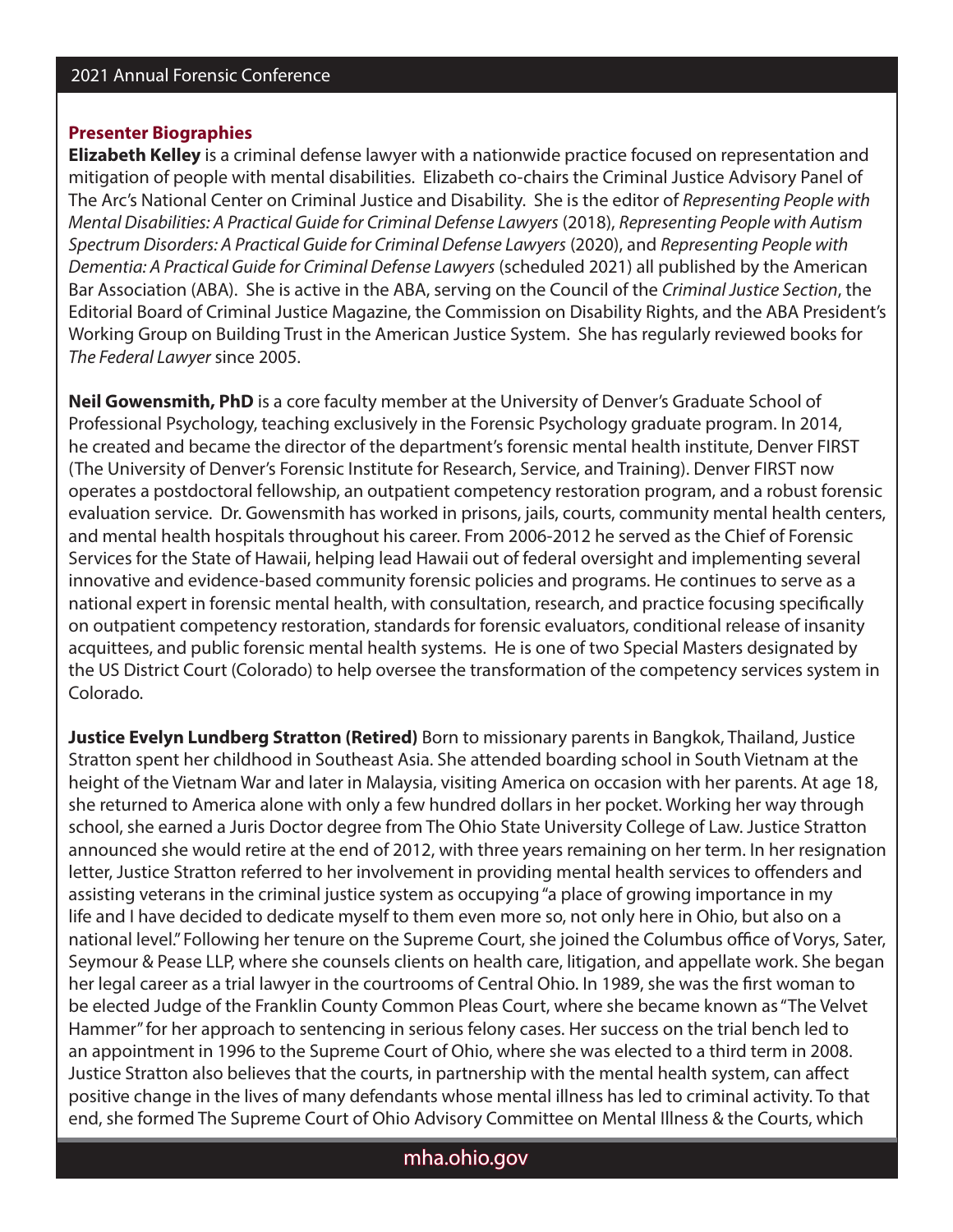is composed of mental health, law enforcement and criminal justice professionals who are dedicated to mental health initiatives in the court system

**Christine Shaynak-Diaz** is an Associate CEO at the Ohio Association of County Behavioral Health Authorities (OACBHA), the statewide organization representing the interests of Ohio's County Alcohol, Drug Addiction and Mental Health (ADAMH) Boards. Christina is a licensed attorney and earned her Juris Doctor, Master of Social Work and Bachelor of Arts degrees from The Ohio State University. Prior to becoming an Associate CEO at OACBHA, Christina was a sole practitioner for thirteen years specializing in behavioral health law, public agency compliance issues, and state and federal confidentiality laws. Before starting her own legal practice, Christina was the Chief of Legal Affairs and Policy Development for OACBHA for five years. In that role she advised OACBHA on legal matters, addressed legal issues from OACBHA's membership, developed informational materials and gave presentations on confidentiality laws, sunshine laws, ethics laws, and other issues related to compliance with state and federal laws by Ohio's Behavioral Health Boards. She also assisted the Boards in the initial development and implementation of the HIPAA regulations as well as with on-going compliance issues. Christina previously gained experience in the criminal justice system as a social work intern in the Residential Treatment Center at the Orient Corrections Reception Center and a law intern in the Legal Services Division of the Ohio Department of Rehabilitation and Correction's Legal Services. Additionally, she conducted intake interviews for criminal misdemeanor complaints and mediated conflicts between disputing parties as part of the Prosecutor's Mediation Program at the Columbus City Prosecutor's Office

**Robert N. Baker, PhD** is the Forensic Services Director for the Ohio Department of Mental Health and Addiction Services. Since joining OhioMHAS in 1996, he has focused his work on violence risk assessment/risk management tools and processes, training and education, policy development, quality improvement, research, and database management. He has frequently consulted on proposed statutory language. Dr. Baker works closely with the OhioMHAS Regional Psychiatric Hospitals on improving forensically-related programs, policies, and internal processes. He oversees community-based forensic programs such as the Designated Forensic Evaluation Centers, the Forensic Monitoring Program, and the newly-established outpatient competency restoration programs. He provides regular training to mental health providers and court-related personnel on various forensic topics. He is chairperson of the Annual Forensic Conference planning committee and the Forensic Services/Risk Management committee for the OhioMHAS psychiatric hospitals.

**Vicki Montesano, PhD** is the Bureau Chief of Mental Health Treatment at the Ohio Department of Mental Health and Addiction Services. She holds a Doctor of Philosophy degree from Kent State University and is dually licensed as a supervising Professional Clinical Counselor and an Independent Chemical Dependency Counselor in the State of Ohio. Vicki has extensive experience in both direct service and clinical management in community mental health and state psychiatric hospital settings, including educational programming/training, program development, program implementation, supervision, continuous process improvement, process re-engineering, cross-functional team building, and leadership development. Her clinical specialties include first episode psychosis interventions, cognitive behavioral therapy/cognitive behavioral therapy for psychosis, family psychoeducation, cognitive enhancement therapy, motivational interviewing, and co-occurring disorders.

**Betsy Johnson** joined the Treatment Advocacy Center in February 2016. As implementation specialist,

mha.ohio.gov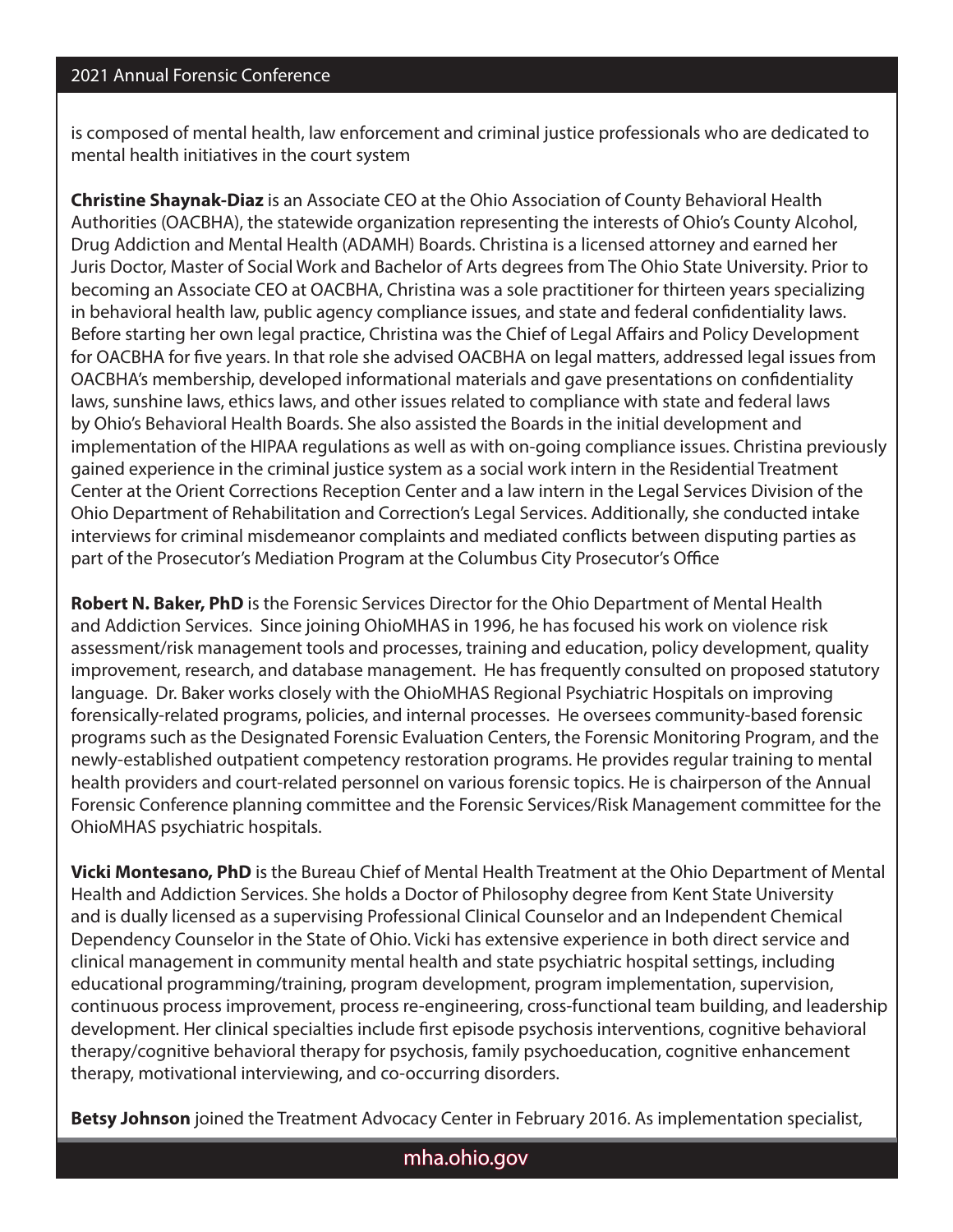# 2021 Annual Forensic Conference

her responsibilities include advocating for the elimination of barriers to the successful treatment of individuals with serious mental illness. This entails helping communities around the country implement effective assisted outpatient treatment (AOT) programs. Previously, Betsy served as the associate executive director of the National Alliance on Mental Illness (NAMI) of Ohio for over ten years. While there, she helped lead the effort to pass S.B. 43, Ohio's AOT law. Before joining NAMI Ohio, Betsy was the associate CEO of the Ohio Association of County Behavioral Health Authorities. She has also worked for the Ohio Departments of Job and Family Services and Youth Services, and served as a legislative aide in the Ohio Senate. Prior to moving to Columbus, Ohio, Betsy worked in Washington, D.C., for a Member of Congress. Betsy earned her degree in Political Science from the University of Houston.

**John Tuell, M.A**. has over 40 years of executive, management, and practitioner experience, and has extensive expertise and leadership in juvenile justice operations and reform. He is currently the Executive Director for the Robert F. Kennedy National Resource Center for Juvenile Justice. Since 2013 he has been responsible for managerial oversight of all activities of the RFK National Resource Center for Juvenile Justice and for all technical assistance and training inquiries related to primary focus areas of youth justice transformation, probation and juvenile justice system reform, dual status youth, and information and data sharing. He serves as Senior Consultant for field-based technical assistance. He oversees all Center activities related to technical assistance, establishment of practice networks, distance learning events, development of publication resources, and coordination with practice and funding partners. Mr. Tuell has also worked with the MacArthur Foundation, Juvenile Justice Models for Change Initiative and for the U.S. Department of Justice, Office of Juvenile Justice and Delinquency Prevention.

**The Honorable Cindi Morehart**, Franklin County Municipal Court Judge, presides over a regular Court docket and also the specialized Mental Health Court Program known as L.I.N.C. The primary objective and responsibility of the L.I.N.C. is to find treatment and alternatives to jail time for the County's mentally ill offenders. Her academic background includes a Bachelor of Arts Degree in Art Education from The Ohio State University, J.D. from Capital University Law School, and admittance to practice in 1992. She was a Prosecutor for the City of Columbus from 1992 to1995 and was a Senior Prosecutor for the Franklin County Prosecutor's office from 1995 to 2002. Judge Morehart served as a Magistrate to the Domestic and Juvenile Relations Court from November 2002 until December 2015.

**The Honorable Jodi Thomas**, Franklin County Municipal Court Judge, is a lifelong resident of Franklin County and attended The Ohio State University where she earned her bachelor's degree and license in social work. Judge Thomas received her Juris Doctorate in May of 2001 from Capital University Law School. She went on to spend 14 years as an attorney for the Franklin County Public Defender's Office, where she trained and supervised new attorneys. During her last five years at the Public Defender's Office, Judge Thomas was assigned to the Franklin County Specialized Dockets as the lead attorney. Current Specialized Docket programs include: **[L.I.N.C.](https://municipalcourt.franklincountyohio.gov/Departments-Services/Specialized-Dockets/Linc-Court)**, **[Military and Veterans Services](https://municipalcourt.franklincountyohio.gov/Departments-Services/Specialized-Dockets/MAVS-Court)**, **[CATCH](https://municipalcourt.franklincountyohio.gov/Departments-Services/Specialized-Dockets/Catch-Court)**, **[h.a.r.t.](https://municipalcourt.franklincountyohio.gov/Departments-Services/Specialized-Dockets/Hart-Court)**, and **[Recovery Court](https://municipalcourt.franklincountyohio.gov/Departments-Services/Specialized-Dockets/Recovery-Court)**. Prior to joining the bench, Judge Thomas dedicated her career to helping victims of human trafficking, veterans, and those experiencing mental health issues and drug addiction. She has been recognized for her work and has received the following honors: ADAMH Attorney of the Year Mental Health Court, Excellent Service Award Alcohol and Drug Addiction Program, Rise to the Challenge Award Military and Veterans Service Program, ADAMH Attorney of the Year Opiate Extension Program/Alcohol and Drug Addiction Program, and Model of Justice Award from the Justice League of Ohio.

# mha.ohio.gov